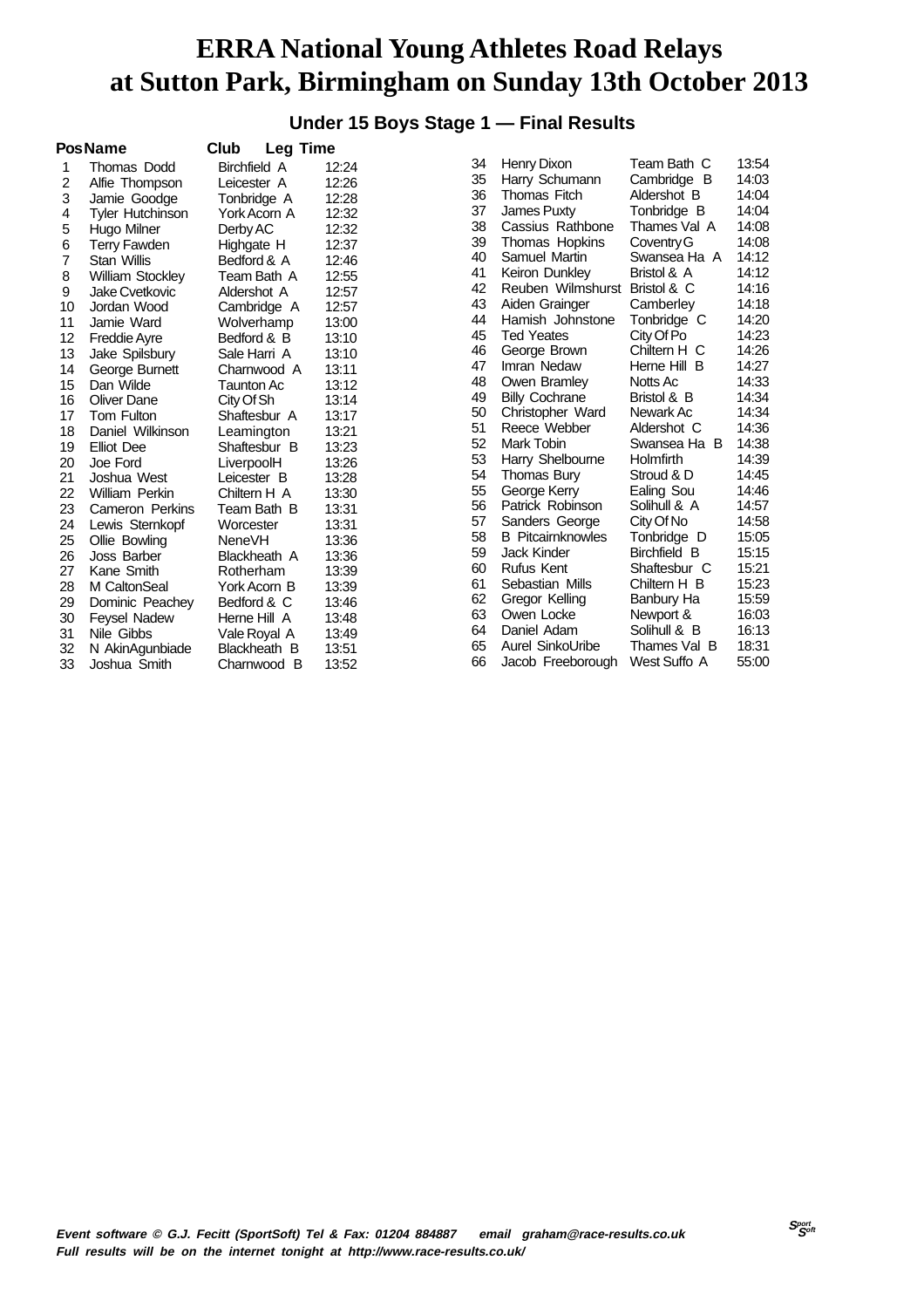#### **Under 15 Boys Stage 2 — Final Results**

|    | <b>PosName</b>           | <b>Club</b>         |       | Leg Time Cum Time Gain                     |    |                                      |               |       |                                           |  |
|----|--------------------------|---------------------|-------|--------------------------------------------|----|--------------------------------------|---------------|-------|-------------------------------------------|--|
| 1  | <b>Thomas Kendrick</b>   | Tonbridge A         | 13:00 | $25:28 +$<br>$\overline{2}$                | 38 | <b>Thomas Mortimer</b>               | Stroud & D    | 13:52 | 28:37<br>$+16$                            |  |
| 2  | James Enwright           | Bedford & A         | 12:58 | 5<br>$25:44 +$                             | 39 | A Rodrigues                          | Camberley     | 14:21 | 28:39<br>$+$<br>$\overline{4}$            |  |
| 3  | <b>Alex Botterill</b>    | York Acorn A        | 13:20 | 25:52<br>$\ddot{}$<br>1                    | 40 | C MendesDa                           | Thames Val A  | 14:32 | 2<br>28:40<br>$\blacksquare$              |  |
| 4  | P BouttierButler         | Leicester A         | 13:43 | 26:09<br>2<br>$\qquad \qquad \blacksquare$ | 41 | <b>Jack Flower</b>                   | Bristol & A   | 14:29 | 28:41<br>0                                |  |
| 5  | Robbie Coupland          | Aldershot A         | 13:14 | $\overline{4}$<br>26:11<br>$\ddot{}$       | 42 | Malik Nehaili                        | Herne Hill B  | 14:24 | 5<br>28:51<br>$+$                         |  |
| 6  | George Groom             | Shaftesbur A        | 13:02 | 26:19<br>$+$<br>11                         | 43 | William Brown                        | Chiltern H C  | 14:29 | 3<br>28:55<br>$+$                         |  |
| 7  | Luke Crisp               | Cambridge A         | 13:25 | 26:22<br>3<br>$\ddot{\phantom{1}}$         | 44 | Shaun Bramley                        | Notts Ac      | 14:26 | 28:59<br>$\overline{4}$<br>$\ddot{}$      |  |
| 8  | Dempster Fawden          | Highgate H          | 13:48 | 26:25<br>$\overline{2}$<br>$\blacksquare$  | 45 | Peter Cooke                          | Cambridge B   | 14:59 | 29:02<br>$-10$                            |  |
| 9  | Robert Howorth           | Team Bath A         | 13:47 | 26:42<br>1<br>÷,                           | 46 | <b>Anton Mills</b>                   | Bristol & B   | 14:33 | 29:07<br>- 3<br>$+$                       |  |
| 10 | Jed Hemmings             | <b>Birchfield A</b> | 14:24 | 26:48<br>9<br>÷                            | 47 | Reece Farren                         | Ealing Sou    | 14:25 | - 8<br>29:11<br>$+$                       |  |
| 11 | Samuel Edwards           | <b>Taunton Ac</b>   | 13:38 | 26:50<br>4<br>$\ddot{}$                    | 48 | Thomas Robinson                      | Solihull & A  | 14:16 | 29:13<br>- 8<br>$+$                       |  |
| 12 | Archie Banks             | Charnwood A         | 13:39 | 26:50<br>2<br>$\ddot{}$                    | 49 | <b>Jack Reidy</b>                    | Coventry G    | 15:07 | 29:15<br>$-10$                            |  |
| 13 | Alfie Manthorpe          | City Of Sh          | 13:38 | 3<br>26:52<br>$\ddot{}$                    | 50 | <b>Benedict Brooks</b>               | Tonbridge C   | 14:58 | 29:18<br>6                                |  |
| 14 | Themis Bower             | Team Bath B         | 13:22 | 26:53<br>9<br>$\ddot{}$                    | 51 | Aaron Goulding                       | Newark Ac     | 14:47 | 29:21<br>1<br>ä,                          |  |
| 15 | Callum Mullins           | Bedford & B         | 13:46 | 3<br>26:56<br>$\blacksquare$               | 52 | Sean Pocknee                         | Aldershot C   | 14:54 | 29:30<br>1<br>$\blacksquare$              |  |
| 16 | Harry Cresswell          | Wolverhamp          | 13:58 | 26:58<br>5<br>$\qquad \qquad \blacksquare$ | 53 | Jacob Cotton                         | City Of No    | 14:44 | $\overline{4}$<br>29:42<br>$\ddot{}$      |  |
| 17 | <b>Bradley Allan</b>     | <b>NeneVH</b>       | 13:30 | 27:06<br>8<br>$\ddot{}$                    | 54 | Joseph Tobin                         | Swansea Ha B  | 15:08 | $\overline{2}$<br>29:46<br>÷,             |  |
| 18 | D WalkerSmith            | Rotherham           | 13:30 | 27:09<br>9<br>$\ddot{\phantom{1}}$         | 55 | Lewis Bartholomew                    | Holmfirth     | 15:23 | $\overline{2}$<br>30:02<br>$\blacksquare$ |  |
| 19 | Sam Henning              | Chiltern H A        | 13:43 | 27:13<br>3<br>$\ddot{}$                    | 56 | <b>Robert Hall</b>                   | Chiltern H B  | 14:53 | - 5<br>30:16<br>$+$                       |  |
| 20 | Abel Tesfalem            | Herne Hill A        | 13:26 | $27:14 +$<br>10                            | 57 | Nathan Bailey                        | Birchfield B  | 15:03 | $\overline{2}$<br>30:18<br>$\ddot{}$      |  |
| 21 | Dylan Burchill           | Sale Harri A        | 14:05 | 27:15<br>8<br>$\overline{\phantom{a}}$     | 58 | Otis HardingHill                     | Bristol & C   | 16:03 | $-16$<br>30:19                            |  |
| 22 | A Wiltshire              | Blackheath A        | 13:42 | 27:18<br>4<br>$\ddot{}$                    | 59 | Calum Laing                          | Tonbridge D   | 16:19 | 31:24<br>$\overline{1}$<br>ä,             |  |
| 23 | <b>Matthew Griffiths</b> | Leicester B         | 13:52 | 27:20<br>2<br>$\overline{\phantom{a}}$     | 60 | Thomas Theobald                      | Newport &     | 15:40 | 3<br>31:43<br>$+$                         |  |
| 24 | Nathan Smith             | York Acorn B        | 13:47 | 27:26<br>$\overline{4}$<br>$\ddot{}$       | 61 | <b>Jake Stickley</b>                 | Banbury Ha    | 16:05 | 32:04<br>$\mathbf 1$<br>$\ddot{}$         |  |
| 25 | <b>Dylan Barnes</b>      | Derby AC            | 14:59 | 27:31<br>$-20$                             | 62 | Connor Pearson                       | Solihull & B  | 16:00 | $\overline{2}$<br>32:13<br>$+$            |  |
| 26 | Chreistian Woods         | LiverpoolH          | 14:08 | 27:34<br>6<br>$\blacksquare$               | 63 | Lucillo Burrell                      | Thames Val B  | 14:27 | $32:58 +$<br>$\overline{2}$               |  |
| 27 | Samuel Wadsworth         | Leamington          | 14:37 | 27:58<br>9<br>$\qquad \qquad \blacksquare$ | 64 | Niall Ackroyd                        | West Suffo A  | 16:49 | $\overline{2}$<br>$1:11:49 +$             |  |
| 28 | <b>Thomas Gostelow</b>   | Charnwood B         | 14:11 | 5<br>28:03<br>$\ddot{\phantom{1}}$         |    | <b>Fastest runners over stage 2:</b> |               |       |                                           |  |
| 29 | Charlie Davis            | Blackheath B        | 14:15 | 3<br>28:06<br>$\ddot{}$                    | 1  | James Enwright                       | Bedford & A   | 12:58 |                                           |  |
| 30 | Oliver Morgan            | Worcester           | 14:37 | 6<br>28:08<br>$\blacksquare$               |    | 2 Thomas Kendrick                    | Tonbridge A   | 13:00 |                                           |  |
| 31 | Oliver Dunn              | Tonbridge B         | 14:07 | 28:11<br>6<br>$\ddot{}$                    |    | 3 George Groom                       | Shaftesbur A  | 13:02 |                                           |  |
| 32 | <b>Harry Grace</b>       | Aldershot B         | 14:07 | 4<br>28:11<br>$\ddot{}$                    |    | 4 Robbie Coupland                    | Aldershot A   | 13:14 |                                           |  |
| 33 | Oliver Jones             | Swansea Ha A        | 14:04 | $\overline{7}$<br>28:16<br>$+$             |    | 5 Alex Botterill                     | York Acorn A  | 13:20 |                                           |  |
| 34 | <b>Robert Weir</b>       | Vale Royal A        | 14:28 | 3<br>28:17<br>$\overline{\phantom{a}}$     |    | 6 Themis Bower                       | Team Bath B   | 13:22 |                                           |  |
| 35 | <b>Adam Shiret</b>       | Shaftesbur B        | 14:58 | 28:21<br>$-16$                             |    | 7 Luke Crisp                         | Cambridge A   | 13:25 |                                           |  |
| 36 | Joshua Rogers            | Bedford & C         | 14:36 | 28:22<br>7<br>$\qquad \qquad \blacksquare$ |    | 8 Abel Tesfalem                      | Herne Hill A  | 13:26 |                                           |  |
| 37 | Will Wall                | City Of Po          | 14:03 | 28:26<br>8<br>$\ddot{+}$                   | 9  | <b>Bradley Allan</b>                 | <b>NeneVH</b> | 13:30 |                                           |  |
|    |                          |                     |       |                                            |    | 10 D WalkerSmith                     | Rotherham     | 13:30 |                                           |  |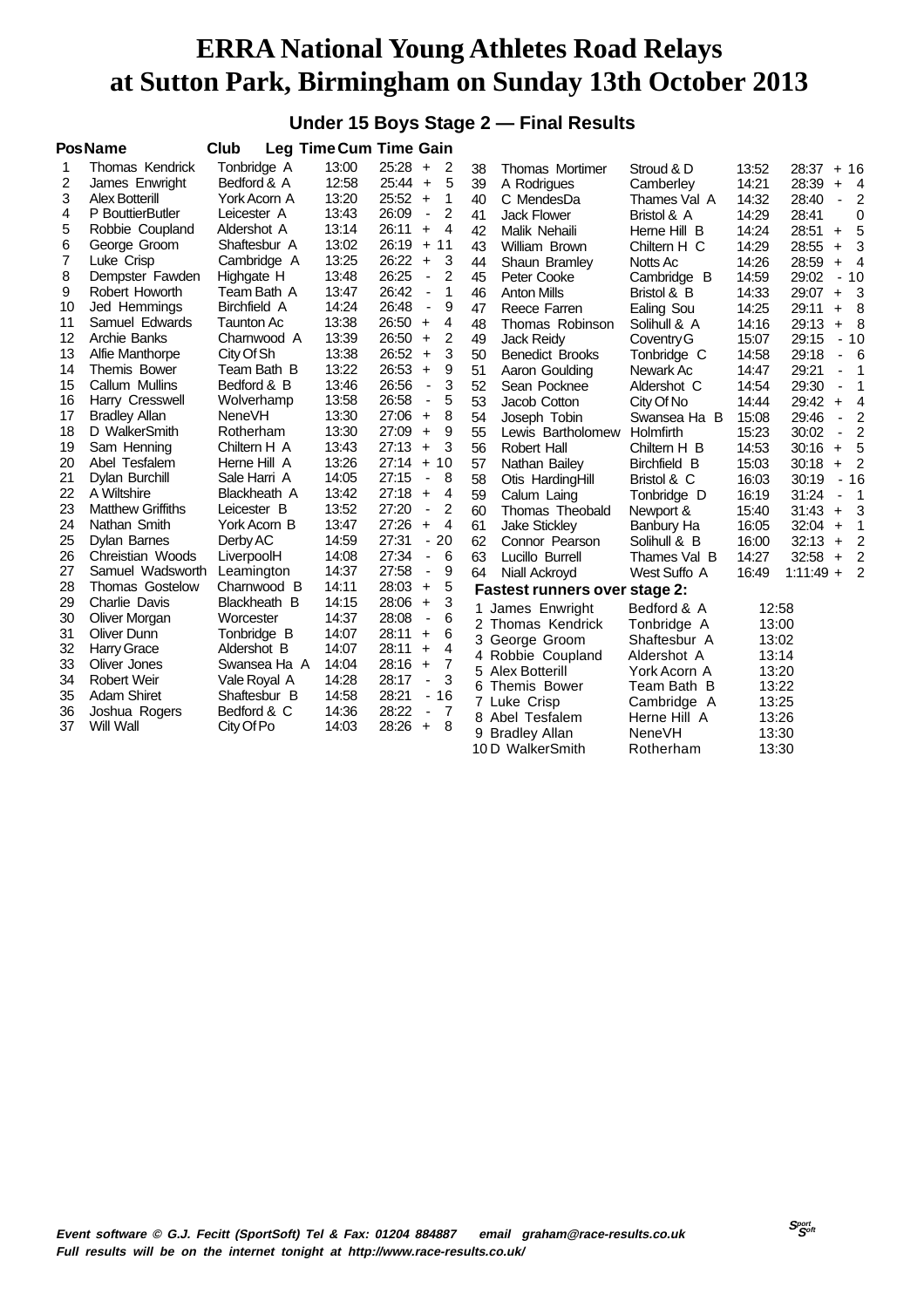#### **Under 15 Boys Stage 3 — Final Results**

|    | <b>PosName</b>         | Club              |       | Leg Time Cum Time Gain                    |    |                                      |              |       |       |                              |                        |
|----|------------------------|-------------------|-------|-------------------------------------------|----|--------------------------------------|--------------|-------|-------|------------------------------|------------------------|
|    | Alasdair Kinloch       | Tonbridge A       | 12:26 | 37:54<br>0                                | 35 | Josh Davidson                        | Blackheath B | 14:24 | 42:30 |                              | 6                      |
| 2  | Ben Dijkstra           | Leicester A       | 12:06 | $\mathcal{P}$<br>38:15<br>$\ddot{}$       | 36 | Tom Wood                             | Derby AC     | 15:06 | 42:37 | $\overline{\phantom{a}}$     | 11                     |
| 3  | <b>William Mullins</b> | Bedford & A       | 12:41 | 38:25<br>1<br>$\overline{\phantom{a}}$    | 37 | James Brennan                        | Shaftesbur B | 14:18 | 42:39 | $\overline{\phantom{a}}$     | $\overline{2}$         |
| 4  | Jack Boswell           | Aldershot A       | 12:21 | 38:32<br>1<br>$+$                         | 38 | Adam Ward                            | Notts Ac     | 13:58 | 42:57 | $\ddot{}$                    | 6                      |
| 5  | Robbie Brown           | York Acorn A      | 12:45 | 38:37<br>$\overline{2}$<br>$\blacksquare$ | 39 | Sam Cohen                            | Herne Hill B | 14:08 | 42:59 | $+$                          | 3                      |
| 6  | Robert Huckle          | Cambridge A       | 13:01 | 39:23<br>1<br>$\ddot{}$                   | 40 | Kieron James                         | City Of Po   | 15:02 | 43:28 | $\blacksquare$               | 3                      |
| 7  | Jeremy Dempsey         | Shaftesbur A      | 13:18 | 39:37<br>1                                | 41 | Jamie Westwood                       | Worcester    | 15:35 | 43:43 |                              | $-11$                  |
| 8  | Paul Burgess           | Herne Hill A      | 12:54 | 40:08<br>12<br>$\ddot{}$                  | 42 | Kyle Haynes                          | Bristol & B  | 14:40 | 43:47 | $\ddot{}$                    | $\boldsymbol{\Lambda}$ |
| 9  | Joseph Pollard         | Charnwood A       | 13:22 | 40:12<br>3<br>$\ddot{}$                   | 43 | <b>Stuart Crichton</b>               | Solihull & A | 14:48 | 44:01 | $\ddot{}$                    | 5                      |
| 10 | Benjamin Jones         | <b>Taunton Ac</b> | 13:29 | 40:19<br>1<br>$\ddot{}$                   | 44 | Christian Lee                        | Tonbridge C  | 14:47 | 44:05 | $\ddot{}$                    | 6                      |
| 11 | Ryan Hodgkiss          | Wolverhamp        | 13:23 | 40:21<br>5<br>$\ddot{}$                   | 45 | Ben Minnican                         | Stroud & D   | 15:31 | 44:08 | $\overline{\phantom{a}}$     | 7                      |
| 12 | John Howorth           | Team Bath A       | 13:41 | 40:23<br>3<br>$\overline{\phantom{m}}$    | 46 | Seth Waterman                        | Holmfirth    | 14:10 | 44:12 | $+$                          | 9                      |
| 13 | Joe Massingham         | Rotherham         | 13:19 | 40:28<br>5<br>$\ddot{}$                   | 47 | <b>Hugh Sadler</b>                   | Bristol & C  | 14:04 | 44:23 |                              | $+ 11$                 |
| 14 | Benjamin Davies        | Bedford & B       | 13:37 | 40:33<br>1<br>$\ddot{}$                   | 48 | Jacob Seal                           | Swansea Ha B | 14:45 | 44:31 | $\ddot{}$                    | -6                     |
| 15 | Cameron Cass           | City Of Sh        | 13:54 | $\mathcal{P}$<br>40:46<br>ä,              | 49 | John Fielding                        | Ealing Sou   | 15:24 | 44:35 | $\overline{\phantom{a}}$     | $\overline{2}$         |
| 16 | Johnathon Wilson       | Team Bath B       | 13:54 | $\overline{2}$<br>40:47<br>ä,             | 50 | Saul O'Neil                          | Coventry G   | 15:23 | 44:38 | $\overline{\phantom{a}}$     | 1                      |
| 17 | Thomas Rogerson        | LiverpoolH        | 13:14 | 40:48<br>9<br>$\ddot{}$                   | 51 | <b>Oliver New</b>                    | Cambridge B  | 15:40 | 44:42 | ä,                           | 6                      |
| 18 | Adam Spilsbury         | Sale Harri A      | 13:33 | 3<br>40:48<br>$\ddot{}$                   | 52 | <b>Harry Kettle</b>                  | Chiltern H B | 14:29 | 44:45 | $+$                          | 4                      |
| 19 | Angus McMillan         | York Acorn B      | 13:37 | 41:03<br>5<br>$\ddot{}$                   | 53 | Patrick Bolsher                      | Newark Ac    | 16:18 | 45:39 | $\qquad \qquad \blacksquare$ | 2                      |
| 20 | Alaistair Sleeman      | Highgate H        | 14:43 | 12<br>41:08<br>$\overline{\phantom{a}}$   | 54 | O Mardenborough                      | Birchfield B | 15:24 | 45:42 | $\ddot{}$                    | 3                      |
| 21 | <b>Jake Potter</b>     | Blackheath A      | 13:51 | 41:09<br>1<br>$+$                         | 55 | Daniel Blades                        | Tonbridge D  | 15:55 | 47:19 | $\ddot{}$                    | 4                      |
| 22 | Jesse Magorrian        | Tonbridge B       | 13:00 | 41:11<br>9<br>$\ddot{}$                   | 56 | <b>Matthew Mansfield</b>             | Solihull & B | 15:18 | 47:31 | $\ddot{}$                    | 6                      |
| 23 | <b>Richard Slade</b>   | Chiltern H A      | 14:04 | 41:17<br>4                                | 57 | <b>Seff Davies</b>                   | Newport &    | 19:08 | 50:51 | $+$                          | 3                      |
| 24 | <b>Will Baker</b>      | <b>NeneVH</b>     | 14:21 | 41:27<br>7                                |    | <b>Fastest runners over stage 3:</b> |              |       |       |                              |                        |
| 25 | Alex Jones             | Birchfield A      | 14:56 | 15<br>41:44<br>$\overline{\phantom{a}}$   |    | 1 Ben Dijkstra                       | Leicester A  | 12:06 |       |                              |                        |
| 26 | <b>Elliot Lawrence</b> | Swansea Ha A      | 13:30 | 41:46<br>-7<br>$\ddot{}$                  |    | 2 Jack Boswell                       | Aldershot A  | 12:21 |       |                              |                        |
| 27 | William Parsons        | Vale Royal A      | 13:30 | 7<br>41:47<br>$+$                         |    | 3 Alasdair Kinloch                   | Tonbridge A  | 12:26 |       |                              |                        |
| 28 | Samuel Gartside        | Charnwood B       | 13:53 | 41:56<br>0                                |    | 4 William Mullins                    | Bedford & A  | 12:41 |       |                              |                        |
| 29 | <b>Oliver Freer</b>    | Leicester B       | 14:40 | 42:00<br>6<br>$\overline{\phantom{a}}$    |    | 5 Robbie Brown                       | York Acorn A | 12:45 |       |                              |                        |
| 30 | Harry Leeming          | Bristol & A       | 13:29 | 42:10<br>11<br>$+$                        |    | 6 Paul Burgess                       | Herne Hill A | 12:54 |       |                              |                        |
| 31 | <b>Ollie Percival</b>  | Aldershot B       | 14:01 | 42:12<br>$\ddot{}$<br>-1                  |    | 7 Jesse Magorrian                    | Tonbridge B  | 13:00 |       |                              |                        |
| 32 | James Fleming          | Camberley         | 13:36 | 42:15<br>$\ddot{}$<br>7                   |    | 8 Robert Huckle                      | Cambridge A  | 13:01 |       |                              |                        |
| 33 | Kieran Chahal          | Leamington        | 14:24 | 42:22<br>6                                |    | 9 Thomas Rogerson                    | LiverpoolH   | 13:14 |       |                              |                        |
| 34 | Karim Mahaddine        | Thames Val A      | 13:46 | 42:26<br>6<br>$+$                         |    | 10 Jeremy Dempsey                    | Shaftesbur A | 13:18 |       |                              |                        |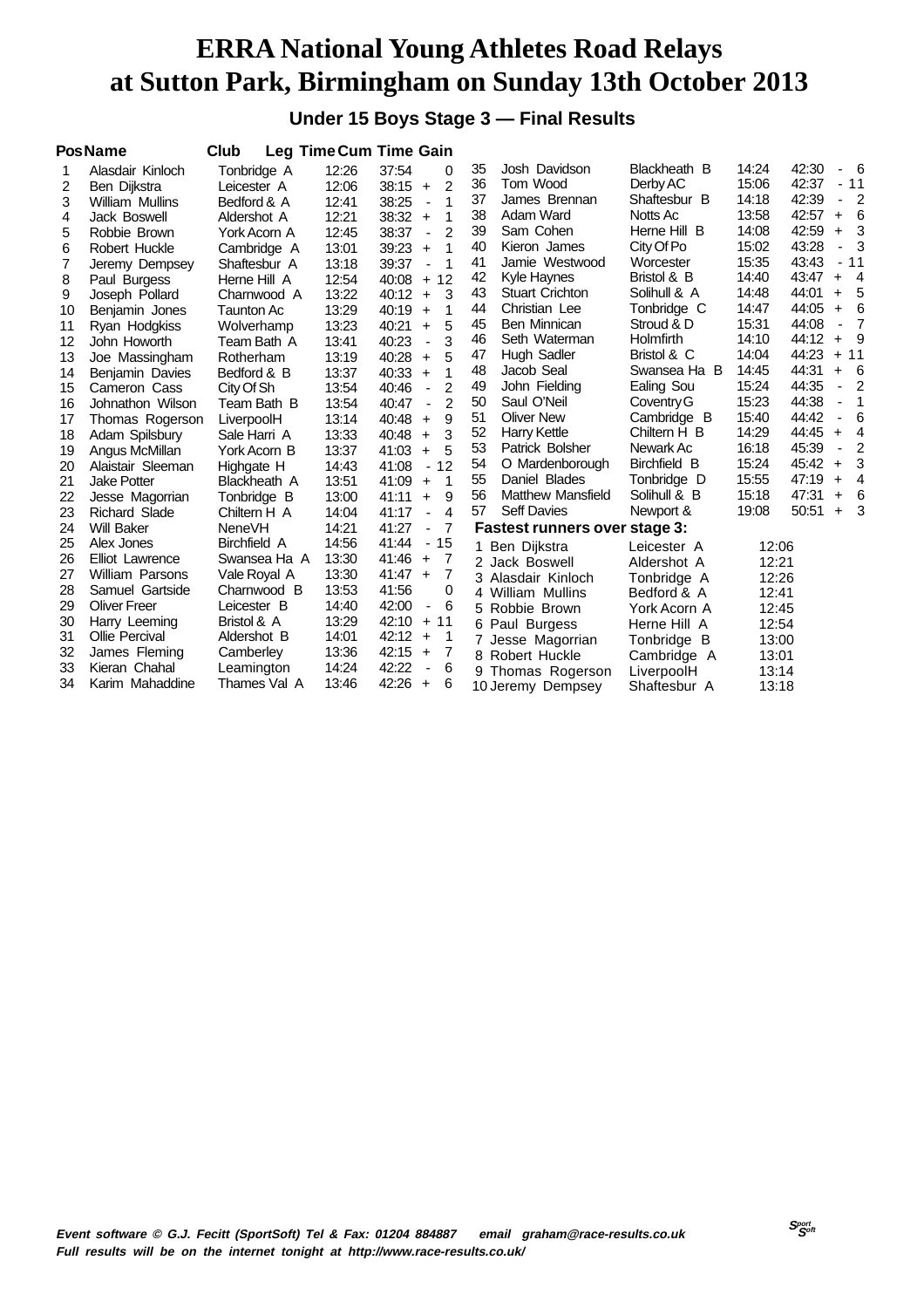# **Under 15 Boys — Team Results — Final (nn) is team position after the appropriate stage.**

| 1  | TonbridgeAC                                    |              |                |                | $\mathbf{A}$                    | 37:54         |       |
|----|------------------------------------------------|--------------|----------------|----------------|---------------------------------|---------------|-------|
|    | 1 Jamie Goodge                                 | (3)          | 12:28          | $\overline{2}$ | ThomasKendrick                  | (1)           | 13:00 |
|    | 3 Alasdair Kinloch                             | (1)          | 12:26          |                |                                 |               |       |
|    | 2 Leicester Coritanian AC                      |              |                |                | $\mathbf{A}$                    | 38:15         |       |
|    | 1 AlfieThompson (2)                            |              | 12:26          | $\overline{2}$ | <b>PBouttierButler</b>          | (4)           | 13:43 |
|    | 3 Ben Dijkstra                                 | (2)          | 12:06          |                | $\mathbf{A}$ ,                  |               |       |
| 3  | Bedford & County AC                            |              |                |                |                                 | 38:25         |       |
| 1. | <b>Stan Willis</b><br>3 WilliamMullins         | (7)<br>(3)   | 12:46<br>12:41 | $\overline{2}$ | James Enwright                  | (2)           | 12:58 |
|    | <b>Aldershot Farnham &amp; District</b><br>4   |              |                |                | $\mathbf{A}$                    | 38:32         |       |
| 1. | Jake Cvetkovic                                 | (9)          | 12:57          | 2              | RobbieCoupland                  | (5)           | 13:14 |
|    | 3 Jack Boswell                                 | (4)          | 12:21          |                |                                 |               |       |
|    | <b>York Acorn Running Club</b><br>5            |              |                |                | $4^{\circ}$                     | 38:37         |       |
| 1. | <b>TylerHutchinson</b>                         | (4)          | 12:32          | 2              | Alex Botterill                  | (3)           | 13:20 |
|    | 3 Robbie Brown                                 | (5)          | 12:45          |                |                                 |               |       |
| 6  | Cambridge & Coleridge AC                       |              |                |                | A                               | 39:23         |       |
| 1. | Jordan Wood (10) 12:57                         |              |                | 2              | <b>LukeCrisp</b>                | (7)           | 13:25 |
|    | 3 RobertHuckle                                 | (6)          | 13:01          |                |                                 |               |       |
|    | 7<br><b>Shaftesbury Barnet Harriers</b>        |              |                |                | $\mathbf{A}^{\bullet}$          | 39:37         |       |
|    | 1 Tom Fulton                                   | (17)         | 13:17          | $\overline{2}$ | George Groom                    | (6)           | 13:02 |
|    | 3 JeremyDempsey                                | (7)          | 13:18          |                |                                 |               |       |
|    | 8<br><b>Herne Hill Harriers</b>                |              |                |                | $\mathbf{A}$                    | 40:08         |       |
| 1. | Feysel Nadew                                   |              | $(30)$ 13:48   | 2              | AbelTesfalem                    | (20)          | 13:26 |
|    | 3 PaulBurgess                                  | (8)          | 12:54          |                |                                 |               |       |
| 9  | <b>Charnwood A C</b>                           |              |                |                | $\mathbf{A}$                    | 40:12         |       |
| 1. | George Burnett                                 |              | $(14)$ 13:11   | 2              | Archie Banks                    | (12)          | 13:39 |
|    | 3 Joseph Pollard                               | (9)          | 13:22          |                |                                 |               |       |
|    | 10<br><b>Taunton AC</b>                        |              |                |                |                                 | 40:19         |       |
|    | 1 DanWilde                                     |              | $(15)$ 13:12   | 2              | Samuel Edwards                  | (11)          | 13:38 |
|    | 3 BenjaminJones                                | $(10)$ 13:29 |                |                |                                 |               |       |
|    | 11 Wolverhampton & Bilston                     |              |                |                |                                 | 40:21         |       |
| 1  | Jamie Ward                                     |              | $(11)$ 13:00   | 2              | Harry Cresswell                 | (16)          | 13:58 |
|    | 3 RyanHodgkiss                                 | (11)         | 13:23          |                |                                 |               |       |
|    |                                                |              |                |                |                                 |               |       |
|    | <b>Team Bath Athletics Club</b><br>12          |              |                |                | $\mathbf{A}$                    | 40:23         |       |
|    | 1 WilliamStockley (8)                          |              | 12:55          | 2              | Robert Howorth                  | (9)           | 13:47 |
|    | 3 John Howorth                                 | $(12)$ 13:41 |                |                |                                 |               |       |
|    | Rotherham Harriers & AC<br>13                  |              |                |                |                                 | 40:28         |       |
|    | 1 KaneSmith                                    |              | $(27)$ 13:39   | $\overline{2}$ | <b>DWalkerSmith</b>             | (18)          | 13:30 |
|    | 3 JoeMassingham                                |              | $(13)$ 13:19   |                |                                 |               |       |
|    | Bedford & County AC<br>14                      |              |                |                | $\mathbf{B}$                    | 40:33         |       |
|    | 1 Freddie Ayre                                 |              | $(12)$ 13:10   | 2              | CallumMullins                   | (15)          | 13:46 |
|    | 3 BenjaminDavies                               |              | $(14)$ 13:37   |                |                                 |               |       |
|    | 15<br>City Of Sheffield AC                     |              |                |                |                                 | 40:46         |       |
| 1  | OliverDane                                     | (16)         | 13:14          | 2              | Alfie Manthorpe                 | (13)          | 13:38 |
|    | 3 Cameron Cass                                 | $(15)$ 13:54 |                |                |                                 |               |       |
|    | 16<br><b>Team Bath Athletics Club</b>          |              |                |                | 'В'                             | 40:47         |       |
|    | 1 Cameron Perkins                              | $(23)$ 13:31 |                | 2              | Themis Bower                    | (14)          | 13:22 |
|    | 3 Johnathon Wilson (16) 13:54                  |              |                |                |                                 |               |       |
|    | Liverpool Harriers $&AC$<br>17                 |              |                |                |                                 | 40:48         |       |
| 1  | Joe Ford                                       | (20)         | 13:26          | 2              | Chreistian Woods                | (26)          | 14:08 |
|    | 3 Thomas Rogerson (17)                         |              | 13:14          |                |                                 |               |       |
|    | 18<br><b>Sale Harriers Manchester</b>          |              |                |                | $\mathbf{A}$                    | 40:48         |       |
|    | 1 Jake Spilsbury                               |              | $(13)$ 13:10   | 2              | <b>Dylan Burchill</b>           | (21)          | 14:05 |
|    | 3 Adam Spilsbury                               |              | $(18)$ 13:33   |                |                                 |               |       |
|    | 19 York Acorn Running Club                     |              |                |                | $\bf{B}$                        | 41:03         |       |
|    | 1 MCaltonSeal                                  |              | $(28)$ 13:39   | $\overline{2}$ | Nathan Smith                    | (24)          | 13:47 |
|    | 3 AngusMcMillan                                | (19)         | 13:37          |                |                                 |               |       |
|    | 20<br><b>Blackheath &amp; Bromley Harriers</b> |              |                |                | $\mathbf{A}$                    | 41:09         |       |
|    | 1 Joss Barber                                  |              | $(26)$ 13:36   | $\overline{2}$ | <b>A</b> Wiltshire              | (22)          | 13:42 |
|    | 3 JakePotter                                   | (21)         | 13:51          |                |                                 |               |       |
|    | 21<br>TonbridgeAC                              |              |                |                | 'B'                             | 41:11         |       |
| 1. | James Puxty                                    |              | $(37)$ 14:04   | 2              | OliverDunn                      | (31)          | 14:07 |
|    | 3 JesseMagorrian                               |              | $(22)$ 13:00   |                |                                 |               |       |
|    | 22 Chiltern Harriers AC<br>1 William Perkin    |              | $(22)$ 13:30   | 2              | $\cdot$ A $\cdot$<br>SamHenning | 41:17<br>(19) | 13:43 |

|    | 23 Nene Valley Harriers                                                 |              |                |                |                                         | 41:27        |       |
|----|-------------------------------------------------------------------------|--------------|----------------|----------------|-----------------------------------------|--------------|-------|
|    | 1 OllieBowling (25) 13:36<br>3 WillBaker (24) 14:21<br>3 WillBaker      |              |                |                | 2 Bradley Allan                         | $(17)$ 13:30 |       |
|    | 24 Birchfield Harriers                                                  |              |                |                | $\mathbf{A}$ ,                          | 41:44        |       |
|    |                                                                         |              |                | 2              | JedHemmings                             | (10)         | 14:24 |
|    | 1 ThomasDodd (1) 12:24<br>3 AlexJones (25) 14:56                        |              |                |                |                                         |              |       |
|    | 25<br><b>Swansea Harriers</b>                                           |              |                |                | $\mathbf{A}$ ,                          | 41:46        |       |
|    | 1 SamuelMartin (40) 14:12                                               |              |                | $\overline{2}$ | Oliver Jones                            | (33)         | 14:04 |
|    | 3 Elliot Lawrence (26) 13:30                                            |              |                |                |                                         |              |       |
|    | 26 Vale Royal AC                                                        |              |                |                | $\mathbf{A}$ ,                          | 41:47        |       |
|    | $(31)$ 13:49<br>1 NileGibbs                                             |              |                | $\overline{2}$ | Robert Weir                             | (34)         | 14:28 |
|    | 3 William Parsons (27) 13:30                                            |              |                |                |                                         |              |       |
|    | 27 Charnwood A C                                                        |              |                |                | $\mathbf{B}$                            | 41:56        |       |
|    | 1 JoshuaSmith                                                           |              |                |                | (33) 13:52 2 Thomas Gostelow (28) 14:11 |              |       |
|    | 3 Samuel Gartside (28) 13:53                                            |              |                |                |                                         |              |       |
|    | 28 Leicester Coritanian AC                                              |              |                |                | $\mathbf{B}'$                           | 42:00        |       |
|    |                                                                         |              |                |                | 2 Matthew Griffiths (23)                |              |       |
|    | 1 Joshua West (21) 13:28<br>3 Oliver Freer (29) 14:40                   |              |                |                |                                         |              | 13:52 |
|    |                                                                         |              |                |                |                                         |              |       |
|    | 29 Bristol & West Ac (Est. 1882) $A'$                                   |              |                |                |                                         | 42:10        |       |
|    | 1 KeironDunkley (41) 14:12 2 Jack Flower                                |              |                |                |                                         | (41)         | 14:29 |
|    | 3 HarryLeeming (30) 13:29                                               |              |                |                |                                         |              |       |
|    | 30 Aldershot Farnham & District 'B'                                     |              |                |                |                                         | 42:12        |       |
|    | 1 Thomas Fitch (36) 14:04 2 Harry Grace                                 |              |                |                |                                         | (32)         | 14:07 |
|    | $3$ Ollie Percival $(31)$ 14:01                                         |              |                |                |                                         |              |       |
|    | 31 Camberley & District AC                                              |              |                |                |                                         | 42:15        |       |
|    | 1 Aiden Grainger (43) 14:18 2 A Rodrigues<br>3 James Fleming (32) 13:36 |              |                |                |                                         | (39)         | 14:21 |
|    |                                                                         |              |                |                |                                         |              |       |
|    | 32 Leamington Cycling & Athletic                                        |              |                |                |                                         | 42:22        |       |
|    | 1 Daniel Wilkinson (18) 13:21 2 Samuel Wadsworth (27) 14:37             |              |                |                |                                         |              |       |
|    | 3 Kieran Chahal                                                         |              | $(33)$ 14:24   |                |                                         |              |       |
|    | 33 <sup>3</sup><br><b>Thames Valley Harriers</b>                        |              |                |                | $\mathbf{A}$ ,                          | 42:26        |       |
|    | 1 Cassius Rathbone (38) 14:08                                           |              |                |                | 2 CMendesDa                             | (40)         | 14:32 |
|    | 3 KarimMahaddine                                                        |              | $(34)$ 13:46   |                |                                         |              |       |
|    |                                                                         |              |                |                |                                         |              |       |
|    |                                                                         |              |                |                |                                         |              |       |
|    | 34 Blackheath & Bromley Harriers 'B'                                    |              |                |                |                                         | 42:30        |       |
|    | 1 NAkinAgunbiade (32) 13:51                                             |              |                |                | 2 CharlieDavis                          | (29)         | 14:15 |
|    | 3 JoshDavidson                                                          |              | $(35)$ 14:24   |                |                                         |              |       |
|    | 35 Derby Athletic Club                                                  |              |                |                |                                         | 42:37        |       |
| 1  |                                                                         |              |                |                |                                         | (25)         | 14:59 |
|    | HugoMilner (5) 12:32 2 Dylan Barnes<br>Tom Wood (36) 15:06<br>3 TomWood |              |                |                |                                         |              |       |
|    | 36                                                                      |              |                |                | Shaftesbury Barnet Harriers <b>B</b>    | 42:39        |       |
|    |                                                                         |              |                |                | 2 Adam Shiret                           | (35)         | 14:58 |
|    | 1 ElliotDee (19) 13:23<br>3 JamesBrennan (37) 14:18                     |              |                |                |                                         |              |       |
|    | 37 NottsAC                                                              |              |                |                |                                         | 42:57        |       |
|    |                                                                         |              |                |                |                                         |              |       |
|    | 1 Owen Bramley (48) 14:33 2 Shaun Bramley (44) 14:26<br>3 AdamWard      |              |                |                |                                         |              |       |
|    |                                                                         |              | $(38)$ 13:58   |                | 'В'                                     | 42:59        |       |
|    | 38<br><b>Herne Hill Harriers</b>                                        |              |                |                |                                         |              |       |
|    | 1 Imran Nedaw                                                           |              | $(47)$ 14:27   | $2^{\circ}$    | <b>MalikNehaili</b>                     | (42)         | 14:24 |
|    | 3 SamCohen                                                              |              | $(39)$ 14:08   |                |                                         |              |       |
|    | 39 City Of Portsmouth AC                                                |              |                |                |                                         | 43:28        |       |
|    | 1 Ted Yeates                                                            |              | (45) 14:23     |                | 2 WillWall                              | (37)         | 14:03 |
|    | 3 KieronJames                                                           |              | $(40)$ 15:02   |                |                                         |              |       |
|    | 40 Worcester AC                                                         |              |                |                |                                         | 43:43        |       |
|    | 1 Lewis Sternkopf (24) 13:31 2 OliverMorgan                             |              |                |                |                                         | (30)         | 14:37 |
|    | 3 Jamie Westwood (41) 15:35                                             |              |                |                |                                         |              |       |
|    | 41<br><b>Bristol &amp; West Ac (Est. 1882)</b>                          |              |                |                | $\mathbf{B}$                            | 43:47        |       |
|    | 1 Billv Cochrane                                                        |              |                |                | (49) 14:34 2 Anton Mills                | (46)         | 14:33 |
|    | 3 KyleHaynes                                                            |              | $(42)$ 14:40   |                |                                         |              |       |
|    | Solihull & Small Heath AC<br>42                                         |              |                |                | $\mathbf{A}$                            | 44:01        |       |
|    | 1 Patrick Robinson                                                      |              | $(56)$ 14:57   | $\overline{2}$ | Thomas Robinson (48)                    |              | 14:16 |
|    | 3 StuartCrichton                                                        |              | $(43)$ 14:48   |                |                                         |              |       |
|    | 43                                                                      |              |                |                | $\cdot$ C'                              |              |       |
|    | TonbridgeAC                                                             |              |                |                |                                         | 44:05        |       |
|    | 1 HamishJohnstone (44) 14:20                                            |              |                | 2              | BenedictBrooks (50)                     |              | 14:58 |
|    | 3 Christian Lee                                                         |              | $(44)$ 14:47   |                |                                         |              |       |
|    | 44<br><b>Stroud &amp; District AC</b>                                   |              |                |                |                                         | 44:08        |       |
| 1. | <b>ThomasBury</b><br>3 BenMinnican                                      | (54)<br>(45) | 14:45<br>15:31 | $\mathbf{2}$   | <b>ThomasMortimer</b>                   | (38)         | 13:52 |

**Event software © G.J. Fecitt (SportSoft) Tel & Fax: 01204 884887 email graham@race-results.co.uk Full results will be on the internet tonight at http://www.race-results.co.uk/**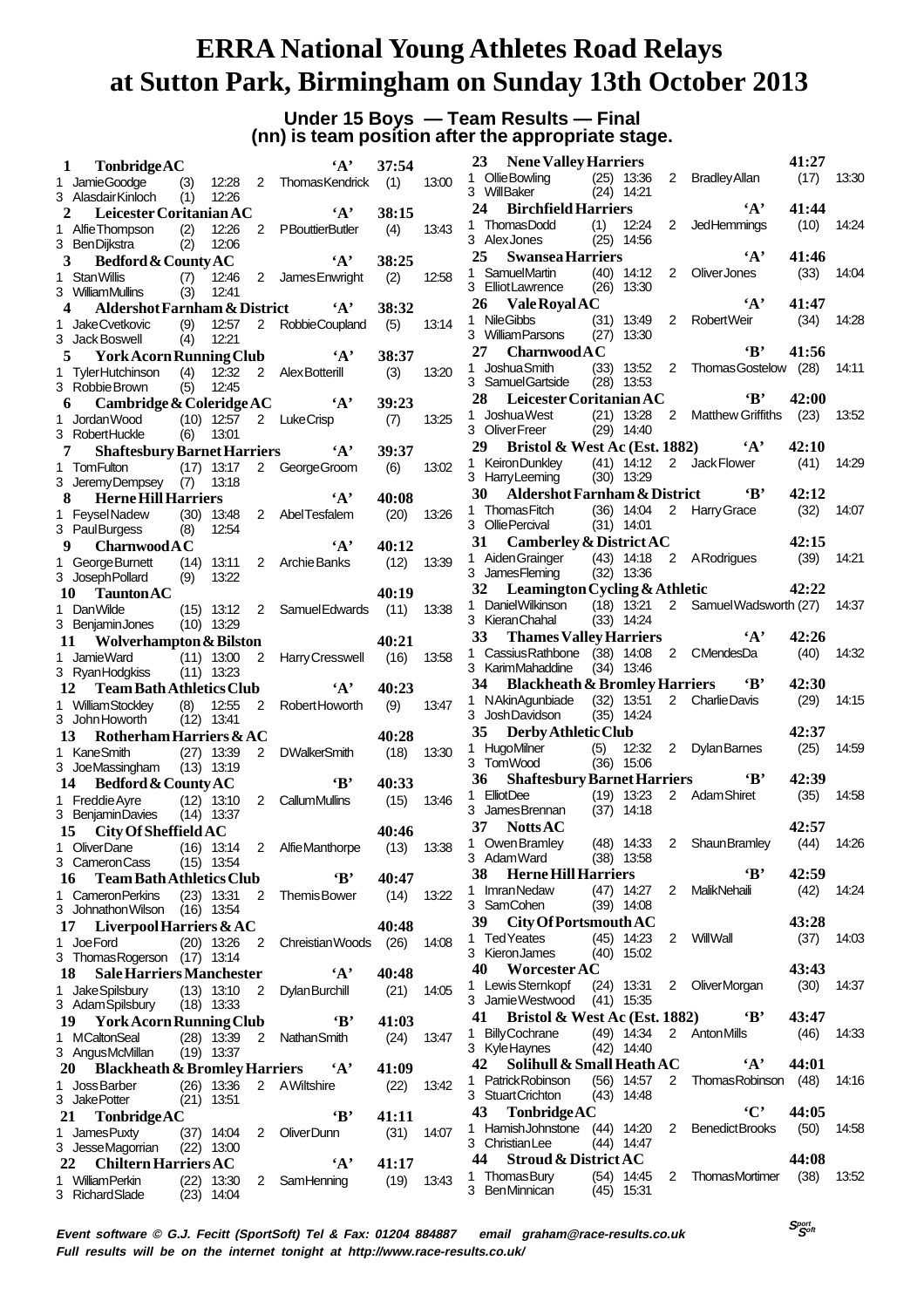|    | 45<br><b>Holmfirth Harriers AC</b>                                 |              |                              |                |                         | 44:12         |       |
|----|--------------------------------------------------------------------|--------------|------------------------------|----------------|-------------------------|---------------|-------|
|    | 1 Harry Shelbourne (53) 14:39                                      |              |                              |                | 2 Lewis Bartholomew(55) |               | 15:23 |
|    | 3 SethWaterman<br>46 Bristol & West Ac (Est. 1882)                 |              | $(46)$ 14:10                 |                | $\cdot$ C'              | 44:23         |       |
| 1. | ReubenWilmshurst (42) 14:16                                        |              |                              |                | 2 Otis Harding Hill     | (58)          | 16:03 |
|    | 3 HughSadler                                                       | (47)         | 14:04                        |                |                         |               |       |
| 1. | 47<br><b>Swansea Harriers</b><br><b>MarkTobin</b>                  |              |                              | $\overline{2}$ | $\mathbf{R}$            | 44:31         |       |
| 3  | Jacob Seal                                                         |              | $(52)$ 14:38<br>$(48)$ 14:45 |                | Joseph Tobin            | (54)          | 15:08 |
|    | 48<br>Ealing Southall & Middlesex AC                               |              |                              |                |                         | 44:35         |       |
| 1. | George Kerry                                                       |              | $(55)$ 14:46                 | 2              | <b>ReeceFarren</b>      | (47)          | 14:25 |
|    | 3 John Fielding<br>49 —<br><b>Coventry Godiva Harriers</b>         | (49)         | 15:24                        |                |                         | 44:38         |       |
|    | 1 ThomasHopkins                                                    |              | $(39)$ 14:08                 | 2              | <b>JackReidy</b>        | (49)          | 15:07 |
|    | 3 SaulO'Neil                                                       |              | $(50)$ 15:23                 |                |                         |               |       |
|    | 50<br>Cambridge & Coleridge AC                                     |              |                              |                | $\cdot_{\mathbf{B}}$    | 44:42         |       |
| 1  | Harry Schumann<br>3 OliverNew                                      | (51)         | $(35)$ 14:03<br>15:40        | 2              | <b>PeterCooke</b>       | (45)          | 14:59 |
|    | 51<br><b>Chiltern Harriers AC</b>                                  |              |                              |                | 'В'                     | 44:45         |       |
| 1. | Sebastian Mills                                                    |              | $(61)$ 15:23                 | 2              | <b>RobertHall</b>       | (56)          | 14:53 |
|    | 3 Harry Kettle                                                     |              | $(52)$ 14:29                 |                |                         |               |       |
|    | 52<br><b>NewarkAC</b>                                              |              |                              |                |                         | 45:39         |       |
| 1. | Christopher Ward<br>3 PatrickBolsher                               | (50)<br>(53) | 14:34<br>16:18               | 2              | Aaron Goulding          | (51)          | 14:47 |
|    | 53 Birchfield Harriers                                             |              |                              |                | $\mathbf{B}$            | 45:42         |       |
| 1. | <b>JackKinder</b>                                                  |              | $(59)$ 15:15                 | 2              | Nathan Bailey           | (57)          | 15:03 |
|    | 3 OMardenborough                                                   | (54)         | 15:24                        |                |                         |               |       |
| 1. | TonbridgeAC<br>54 -<br><b>B Pitcairnknowles</b>                    | (58)         | 15:05                        | 2              | 'D'<br>CalumLaing       | 47:19<br>(59) | 16:19 |
|    | 3 DanielBlades                                                     | (55)         | 15:55                        |                |                         |               |       |
|    | 55 —<br>Solihull & Small Heath AC                                  |              |                              |                | ٠R,                     | 47:31         |       |
|    | 1 DanielAdam                                                       |              | $(64)$ 16:13                 | $\overline{2}$ | Connor Pearson          | (62)          | 16:00 |
|    | 3 Matthew Mansfield (56)<br>56 -                                   |              | 15:18                        |                |                         | 50:51         |       |
| 1. | Newport & District RC<br>Owen Locke                                |              | $(63)$ 16:03                 | 2              | <b>ThomasTheobald</b>   | (60)          | 15:40 |
|    | 3 Seff Davies                                                      | (57)         | 19:08                        |                |                         |               |       |
|    | <b>Non-Counters-</b>                                               |              |                              |                |                         |               |       |
|    | <b>Highgate Harriers</b>                                           |              |                              |                |                         | 41:08         |       |
|    | 1 Terry Fawden                                                     | (6)          | 12:37                        | 2              | DempsterFawden (8)      |               | 13:48 |
|    | 3 AlaistairSleeman                                                 |              |                              |                |                         |               |       |
|    |                                                                    | $(20)$ 14:43 |                              |                |                         |               |       |
|    | <b>Incomplete Teams:</b>                                           |              |                              |                |                         |               |       |
|    |                                                                    |              |                              |                | $\cdot$ $\mathbf{C}$    |               |       |
|    | Bedford & County AC<br>1 DominicPeachey (29) 13:46 2 Joshua Rogers |              |                              |                |                         | $(36)$ 14:36  |       |
|    |                                                                    |              |                              |                |                         |               |       |
|    | <b>Chiltern Harriers AC</b>                                        |              |                              |                | $\cdot$ C'              |               |       |
|    | 1 George Brown (46) 14:26 2 William Brown                          |              |                              |                |                         | (43)          | 14:29 |
|    | <b>Aldershot Farnham &amp; District</b>                            |              |                              |                | $\cdot$ C'              |               |       |
|    | 1 ReeceWebber (51) 14:36 2 SeanPocknee                             |              |                              |                |                         | (52)          | 14:54 |
|    |                                                                    |              |                              |                |                         |               |       |
|    | City Of Norwich AC                                                 |              |                              |                |                         |               |       |
|    | 1 Sanders George (57) 14:58 2 Jacob Cotton                         |              |                              |                |                         | (53)          | 14:44 |
|    | <b>Banbury Harriers AC</b>                                         |              |                              |                |                         |               |       |
|    | 1 Gregor Kelling (62) 15:59 2                                      |              |                              |                | Jake Stickley           | (61)          | 16:05 |
|    |                                                                    |              |                              |                | 'R'                     |               |       |
|    | <b>Thames Valley Harriers</b><br>1 AurelSinkoUribe (65) 18:31      |              |                              |                | 2 Lucillo Burrell       | $(63)$ 14:27  |       |
|    |                                                                    |              |                              |                |                         |               |       |
|    | <b>West Suffolk AC</b>                                             |              |                              |                | $4^{\circ}$             |               |       |
|    | 1 Jacob Freeborough (66) 55:00 2 Niall Ackroyd                     |              |                              |                |                         | (64)          | 16:49 |
|    | Team Bath Athletics Club                                           |              |                              |                | $\cdot$ C'              |               |       |
|    | 1 Henry Dixon                                                      |              | $(34)$ 13:54                 |                |                         |               |       |
|    | <b>Shaftesbury Barnet Harriers</b><br>1 RufusKent                  |              | $(60)$ 15:21                 |                | $\cdot$ C'              |               |       |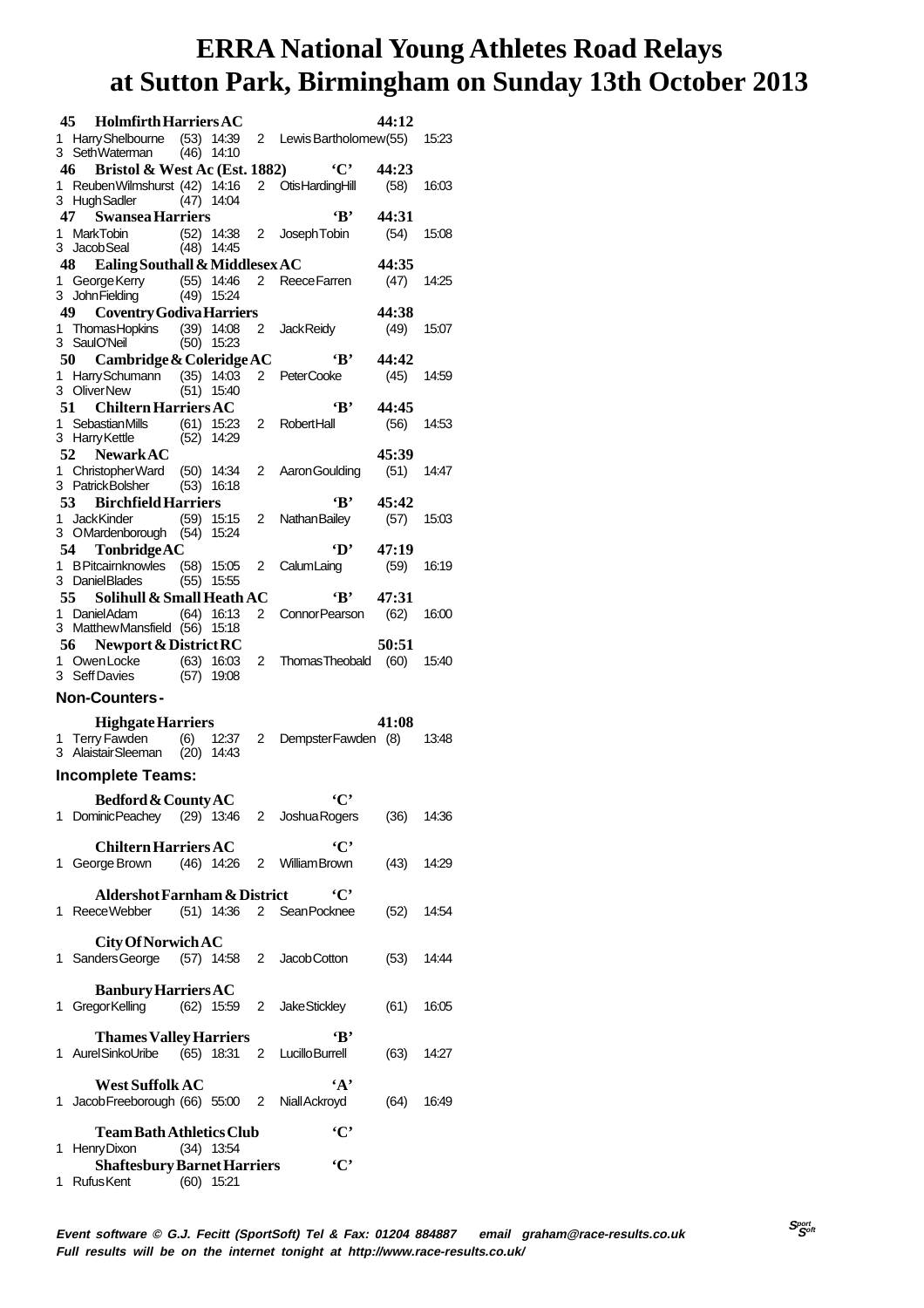#### **Fastest of all legs**

| 1                 | Ben Dijkstra                                                    | Leicester                       | A      | 12:06          | 70         | Robert Howorth                           | Team Bath                       | Α      | 13:47                          |
|-------------------|-----------------------------------------------------------------|---------------------------------|--------|----------------|------------|------------------------------------------|---------------------------------|--------|--------------------------------|
| 2                 | Jack Boswell                                                    | Aldershot                       | Α      | 12:21          | $=$        | Nathan Smith                             | York Acorn                      | B      | 13:47                          |
| 3                 | Thomas Dodd                                                     | <b>Birchfield</b>               | Α      | 12:24          | 72         | <b>Feysel Nadew</b>                      | Herne Hill                      | A      | 13:48                          |
| 4                 | Alfie Thompson                                                  | Leicester                       | Α      | 12:26          | $=$        | Dempster Fawden                          | Highgate H                      |        | 13:48                          |
| $=$               | Alasdair Kinloch                                                | Tonbridge                       | Α      | 12:26          |            | 74 Nile Gibbs                            | Vale Royal                      | A      | 13:49                          |
| 6                 | Jamie Goodge                                                    | Tonbridge                       | Α      | 12:28          | 75         | N AkinAgunbiade                          | <b>Blackheath</b>               | B      | 13:51                          |
| 7                 | Hugo Milner                                                     | Derby AC                        |        | 12:32          | $=$        | <b>Jake Potter</b>                       | Blackheath                      | A      | 13:51                          |
| $=$               | <b>Tyler Hutchinson</b>                                         | York Acorn                      | Α      | 12:32          | 77         | Thomas Mortimer                          | Stroud & D                      |        | 13:52                          |
| 9                 | <b>Terry Fawden</b>                                             | Highgate H                      |        | 12:37          | $=$        | <b>Matthew Griffiths</b>                 | Leicester                       | B      | 13:52                          |
|                   | 10 William Mullins                                              | Bedford &                       | Α      | 12:41          | $=$        | Joshua Smith                             | Charnwood                       | B      | 13:52                          |
|                   | 11 Robbie Brown                                                 | York Acorn                      | Α      | 12:45          | 80         | Samuel Gartside<br>Johnathon Wilson      | Charnwood                       | B<br>B | 13:53                          |
|                   | 12 Stan Willis                                                  | Bedford &                       | A      | 12:46          | 81         | Cameron Cass                             | Team Bath                       |        | 13:54<br>13:54                 |
|                   | 13 Paul Burgess                                                 | Herne Hill                      | Α      | 12:54          | $=$<br>$=$ | Henry Dixon                              | City Of Sh<br>Team Bath         | C      | 13:54                          |
|                   | 14 William Stockley                                             | Team Bath                       | Α      | 12:55          |            | 84 Harry Cresswell                       | Wolverhamp                      |        | 13:58                          |
|                   | 15 Jake Cvetkovic                                               | Aldershot                       | A      | 12:57          | $=$        | Adam Ward                                | Notts Ac                        |        | 13:58                          |
| $=$               | Jordan Wood                                                     | Cambridge                       | Α      | 12:57          | 86         | Ollie Percival                           | Aldershot                       | B      | 14:01                          |
|                   | 17 James Enwright                                               | Bedford &                       | Α      | 12:58          | 87         | Will Wall                                | City Of Po                      |        | 14:03                          |
|                   | 18 Thomas Kendrick                                              | Tonbridge                       | Α      | 13:00          | $=$        | Harry Schumann                           | Cambridge                       | B      | 14:03                          |
| $=$               | Jesse Magorrian                                                 | Tonbridge                       | в      | 13:00          | 89         | Oliver Jones                             | Swansea Ha                      | A      | 14:04                          |
| $=$               | Jamie Ward                                                      | Wolverhamp                      |        | 13:00          | $=$        | <b>Richard Slade</b>                     | Chiltern H                      | Α      | 14:04                          |
|                   | 21 Robert Huckle                                                | Cambridge<br>Shaftesbur         | Α      | 13:01<br>13:02 | $=$        | Hugh Sadler                              | Bristol &                       | С      | 14:04                          |
|                   | 22 George Groom                                                 | Bedford &                       | Α<br>в | 13:10          | $=$        | Thomas Fitch                             | Aldershot                       | в      | 14:04                          |
| $\qquad \qquad =$ | 23 Freddie Ayre<br>Jake Spilsbury                               | Sale Harri                      | Α      | 13:10          | $=$        | James Puxty                              | Tonbridge                       | в      | 14:04                          |
|                   | 25 George Burnett                                               | Charnwood                       | Α      | 13:11          | 94         | Dylan Burchill                           | Sale Harri                      | Α      | 14:05                          |
|                   | 26 Dan Wilde                                                    | Taunton Ac                      |        | 13:12          |            | 95 Oliver Dunn                           | Tonbridge                       | B      | 14:07                          |
|                   | 27 Robbie Coupland                                              | Aldershot                       | Α      | 13:14          | $=$        | <b>Harry Grace</b>                       | Aldershot                       | B      | 14:07                          |
| $=$               | Thomas Rogerson                                                 | LiverpoolH                      |        | 13:14          | 97         | Sam Cohen                                | Herne Hill                      | B      | 14:08                          |
| $\qquad \qquad =$ | Oliver Dane                                                     | City Of Sh                      |        | 13:14          | $=$        | Cassius Rathbone                         | Thames Val                      | A      | 14:08                          |
|                   | 30 Tom Fulton                                                   | Shaftesbur                      | Α      | 13:17          | $=$        | Chreistian Woods                         | LiverpoolH                      |        | 14:08                          |
| 31                | Jeremy Dempsey                                                  | Shaftesbur                      | Α      | 13:18          | $=$        | Thomas Hopkins                           | Coventry G                      |        | 14:08                          |
|                   | 32 Joe Massingham                                               | Rotherham                       |        | 13:19          |            | 101 Seth Waterman<br>102 Thomas Gostelow | Holmfirth<br>Charnwood          | B      | 14:10<br>14:11                 |
|                   | 33 Alex Botterill                                               | York Acorn                      | A      | 13:20          |            | 103 Keiron Dunkley                       | Bristol &                       | Α      | 14:12                          |
|                   | 34 Daniel Wilkinson                                             | Leamington                      |        | 13:21          |            | = Samuel Martin                          | Swansea Ha                      | Α      | 14:12                          |
|                   | 35 Themis Bower                                                 | Team Bath                       | в      | 13:22          |            | 105 Charlie Davis                        | <b>Blackheath</b>               | B      | 14:15                          |
| $=$               | Joseph Pollard                                                  | Charnwood                       | A      | 13:22          |            | 106 Thomas Robinson                      | Solihull &                      | Α      | 14:16                          |
|                   | 37 Ryan Hodgkiss                                                | Wolverhamp<br>Shaftesbur        | B      | 13:23<br>13:23 |            | = Reuben Wilmshurst Bristol &            |                                 | C      | 14:16                          |
| $\qquad \qquad =$ | Elliot Dee<br>39 Luke Crisp                                     | Cambridge                       | A      | 13:25          |            | 108 Aiden Grainger                       | Camberley                       |        | 14:18                          |
|                   | 40 Joe Ford                                                     | LiverpoolH                      |        | 13:26          | $=$        | James Brennan                            | Shaftesbur                      | B      | 14:18                          |
| $=$               | Abel Tesfalem                                                   | Herne Hill                      | Α      | 13:26          |            | 110 Hamish Johnstone                     | Tonbridge                       | C      | 14:20                          |
|                   | 42 Joshua West                                                  | Leicester                       | в      | 13:28          |            | 111 Will Baker                           | <b>NeneVH</b>                   |        | 14:21                          |
|                   | 43 Benjamin Jones                                               | Taunton Ac                      |        | 13:29          |            | $=$ A Rodrigues                          | Camberley                       |        | 14:21                          |
| $=$               | Harry Leeming                                                   | Bristol &                       | Α      | 13:29          |            | 113 Ted Yeates                           | City Of Po                      |        | 14:23                          |
|                   | 45 Elliot Lawrence                                              | Swansea Ha                      | Α      | 13:30          |            | 114 Kieran Chahal                        | Leamington<br><b>Blackheath</b> | B      | 14:24                          |
| $=$               | William Parsons                                                 | Vale Royal                      | A      | 13:30          | $=$        | Josh Davidson<br>Jed Hemmings            | <b>Birchfield</b>               |        | 14:24<br>14:24                 |
| $\qquad \qquad =$ | William Perkin                                                  | Chiltern H                      | Α      | 13:30          | $=$        | Malik Nehaili                            | Herne Hill                      | Α<br>B | 14:24                          |
| $=$               | <b>Bradley Allan</b>                                            | <b>NeneVH</b>                   |        | 13:30          |            | 118 Reece Farren                         | Ealing Sou                      |        | 14:25                          |
| $=$               | D WalkerSmith                                                   | Rotherham                       |        | 13:30          |            | 119 George Brown                         | Chiltern H                      | С      | 14:26                          |
|                   | 50 Cameron Perkins                                              | Team Bath                       | в      | 13:31          |            | $=$ Shaun Bramley                        | Notts Ac                        |        | 14:26                          |
| $\qquad \qquad =$ | Lewis Sternkopf                                                 | Worcester                       |        | 13:31<br>13:33 |            | 121 Lucillo Burrell                      | Thames Val                      | B      | 14:27                          |
|                   | 52 Adam Spilsbury<br>53 Joss Barber                             | Sale Harri<br><b>Blackheath</b> | A<br>Α | 13:36          |            | $=$ Imran Nedaw                          | Herne Hill                      | B      | 14:27                          |
| $=$               | Ollie Bowling                                                   | <b>NeneVH</b>                   |        | 13:36          |            | 123 Robert Weir                          | Vale Royal                      | A      | 14:28                          |
| $=$               | James Fleming                                                   | Camberley                       |        | 13:36          |            | 124 William Brown                        | Chiltern H                      | С      | 14:29                          |
|                   | 56 Benjamin Davies                                              | Bedford &                       | В      | 13:37          |            | = Harry Kettle                           | Chiltern H                      | B      | 14:29                          |
| $=$               | Angus McMillan                                                  | York Acorn                      | в      | 13:37          | $=$        | Jack Flower                              | Bristol &                       | A      | 14:29                          |
|                   | 58 Alfie Manthorpe                                              | City Of Sh                      |        | 13:38          |            | 127 C MendesDa                           | Thames Val                      | A      | 14:32                          |
| $\qquad \qquad =$ | Samuel Edwards                                                  | Taunton Ac                      |        | 13:38          |            | 128 Anton Mills                          | Bristol &                       | B      | 14:33                          |
|                   | 60 Kane Smith                                                   | Rotherham                       |        | 13:39          |            | $=$ Owen Bramley                         | Notts Ac                        |        | 14:33                          |
| $=$               | M CaltonSeal                                                    | York Acorn                      | в      | 13:39          |            | 130 Billy Cochrane                       | Bristol &                       | B      | 14:34<br>14:34                 |
| $=$               | Archie Banks                                                    | Charnwood                       | Α      | 13:39          |            | = Christopher Ward<br>132 Joshua Rogers  | Newark Ac<br>Bedford &          | C      | 14:36                          |
| 63                | John Howorth                                                    | Team Bath                       | A      | 13:41          |            | = Reece Webber                           | Aldershot                       | C      | 14:36                          |
|                   | 64 A Wiltshire                                                  | <b>Blackheath</b>               | Α      | 13:42          |            | 134 Samuel Wadsworth Leamington          |                                 |        | 14:37                          |
|                   | 65 Sam Henning                                                  | Chiltern H                      | Α      | 13:43          |            | $=$ Oliver Morgan                        | Worcester                       |        | 14:37                          |
|                   | $=$ P BouttierButler<br>67 Callum Mullins                       | Leicester                       | Α<br>B | 13:43<br>13:46 |            | 136 Mark Tobin                           | Swansea Ha                      | B      | 14:38                          |
| $=$               | Dominic Peachey                                                 | Bedford &<br>Bedford &          | C      | 13:46          |            | 137 Harry Shelbourne                     | Holmfirth                       |        | 14:39                          |
| $=$               | Karim Mahaddine                                                 | Thames Val                      | Α      | 13:46          |            | 138 Oliver Freer                         | Leicester                       | B      | 14:40                          |
|                   |                                                                 |                                 |        |                |            | $=$ Kyle Haynes                          | Bristol &                       | B      | 14:40                          |
|                   | Event software © G J Fecitt (SportSoft) Tel & Fax: 01204 884887 |                                 |        |                |            | email arabam@race-results couk           |                                 |        | $S_{\mathcal{S}^{opt}}^{port}$ |

**Event software © G.J. Fecitt (SportSoft) Tel & Fax: 01204 884887 email graham@race-results.co.uk Full results will be on the internet tonight at http://www.race-results.co.uk/**